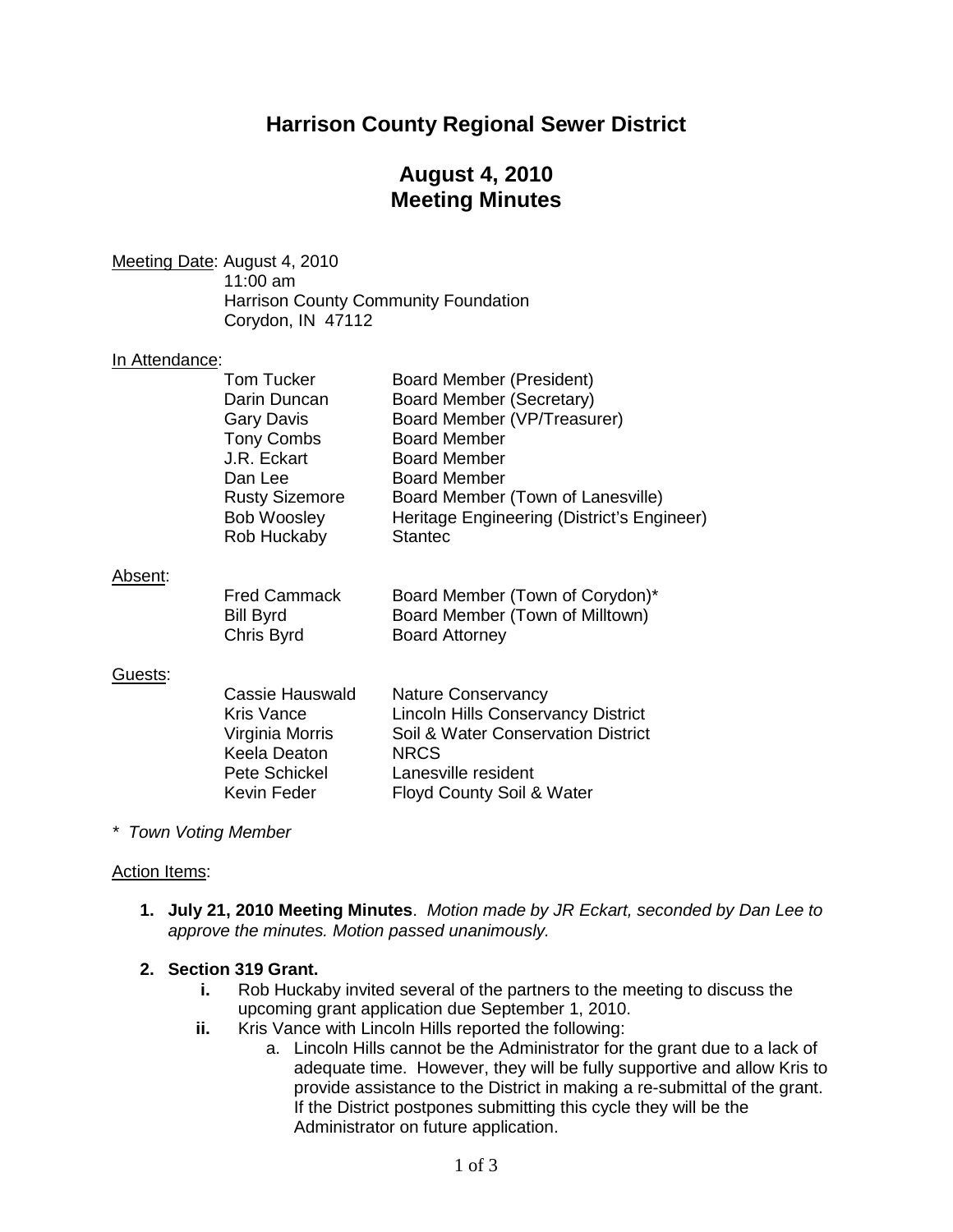- b. Provided a handout of key points to consider.
- c. Stated that the Harrison County Soil & Water District is concerned about what role they will play in the grant. The District needs to make a presentation to them fully explaining their role. *(District is scheduled to attend an August 13, 2010 meeting with HCSWD to discuss their role.)*
- d. Grant will require a Grant Coordinator. This can be a contract employee or a consultant. The cost of this position can be funded via the grant.
- e. Consider expanding the type of improvements in the grant. For example: green roofs on schools, public bldgs, barns, etc…
- f. District needs to secure letters of support from their partners. Letters shall fully identify what role each partner shall have in the grant.
- **iii.** Darin Duncan recommend the Indian Creek Watershed Sub-committee be reconvened to assist with the re-submittal of the grant.
- **iv.** Rob Huckaby shall meet with Kris Vance and Keela Deaton immediately to prepare for the grant re-submittal and to prepare for the upcoming Aug 13 meeting with HCSWD.
- **v.** District shall try to secure a letter of support from Farm Bureau. They may not play a role in the grant but a letter of support is appropriate. Rob Huckaby to contact Chris Miller with Farm Bureau to make request.

### **3. New Salisbury Sewer Project**

- **i.** The District will make a formal request to the Harrison County Commissioners at their August 16, 2010 to discuss the issuance of a \$30,000 loan to cover the shortage of funds to cover the full cost of design. The full cost of final design is \$125,000. District currently has \$95,000 on hand as a result of the EDC Grant recently received. Darin Duncan and Tom Tucker will attend the Commissioners meeting to make the request.
- **ii. Final Design Contract:** A motion was made my Gary Davis, seconded by JR Eckart to sign a final design contract with Heritage Engineering in the amount of \$95,000 to proceed with the design of 80% plans. Motion passed unanimously.
- **4. Berkshire WWTP Subcommittee:** The subcommittee has submitted information to Umbaugh (District's rate consultant) to make a full review of the rate currently paid by SSK Communities for service at the WWTP. The results of this review are expected to be completed by the end of August.

### **5. Other Items.**

- **i.** *A motion was made by Gary Davis, seconded by Dan Lee to approve the items listed below. Motion passed unanimously.*
	- a. Harrison REMC WWTP electric service  $$776.70$ <br>b. Aqua Utility Services auto dialer  $$957.67$
	- b. Aqua Utility Services auto dialer
	- c. Aqua Utility Services sludge hauling  $$400.00$